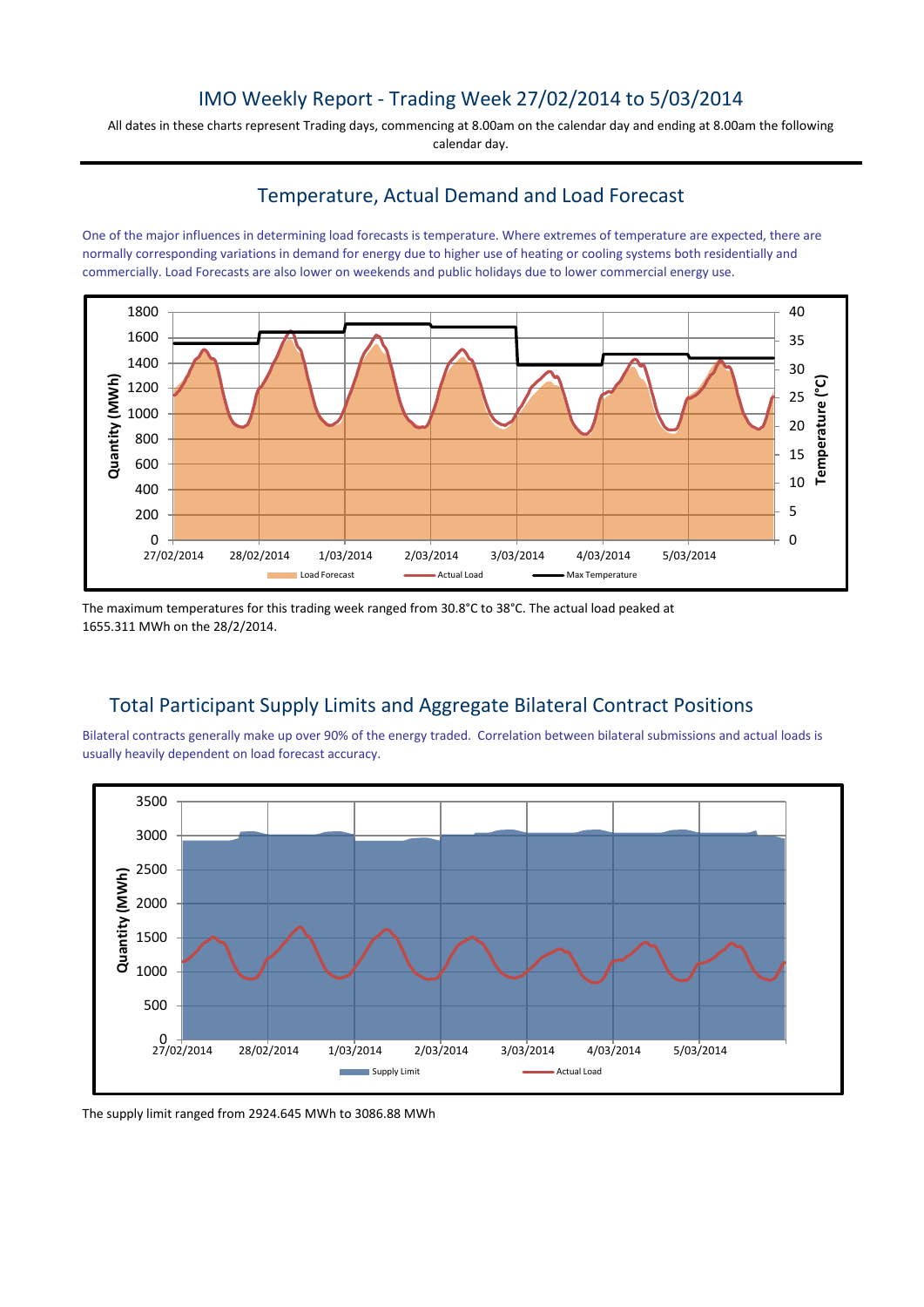#### Net Balancing Market Trades

Bilateral contracts and STEM trading are generally based on the forecast energy requirements of Participants. When the forecast requirements are higher or lower than the actual requirements for a day, this Market energy must be bought and sold in the balancing mechanism. This graph shows the estimated net balancing trades.



The majority of the balancing activity this week occurred within Balancing Demand. The maximum balancing demand for the week reached 178.235 MWh on the 23/4/2014. The maximum balancing supply for the week reached -162.035 MWh on the 21/4/2012.

# Total Traded Energy

This chart represents a comparison between the total net energy that is traded in Bilateral Contracts, the STEM and the balancing mechanism. Balancing Supply represents cases in which the total contract position is greater than the demand and customers must supply energy back to balancing. Balancing Demand represents cases in which the total contract position is less than the demand and customers must purchase energy from balancing.



Total balancing supply equalled -4910.975 MWh whereas total balancing demand equalled 11635.889 MWh. The Total STEM Traded quantity was 10562.131 MWh, with the STEM Clearing Quantity ranging between 5.68 MWh and 88.973 MWh.